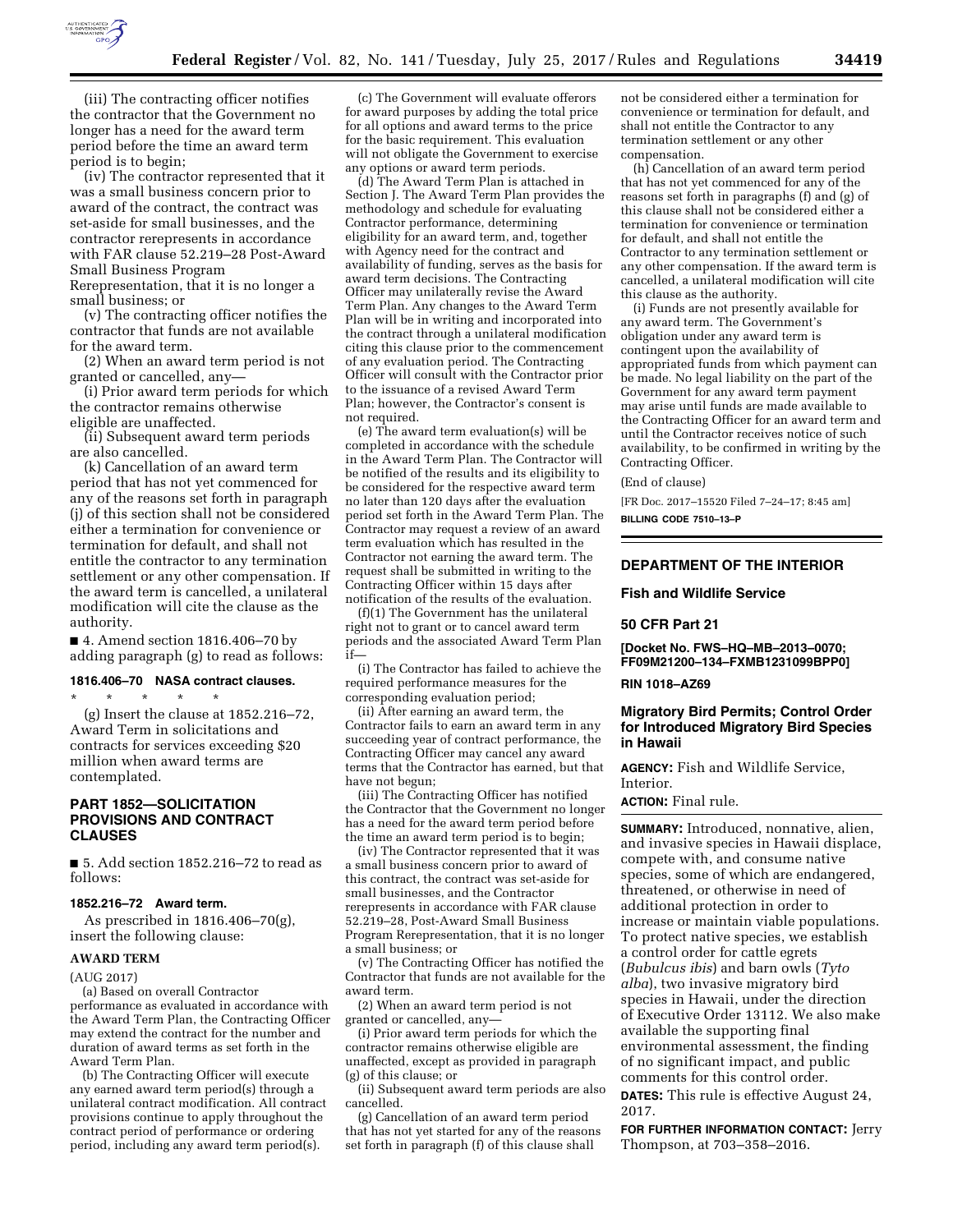# **SUPPLEMENTARY INFORMATION:**

### **I. Background**

The U.S. Fish and Wildlife Service (Service) is delegated with the primary responsibility of conserving migratory birds through protection, restoration, and management. This delegation is authorized by the Migratory Bird Treaty Act (MBTA) (16 U.S.C. 703 *et seq.*), which implements conventions with Great Britain (for Canada), Mexico, Japan, and the Soviet Union (Russia). We implement the provisions of the MBTA through regulations in parts 10, 13, 20, 21, and 22 of title 50 of the Code of Federal Regulations (CFR).

Regulations pertaining to migratory bird permits are at 50 CFR part 21. Subpart D of part 21 contains regulations for the control of depredating birds. Depredation and control orders authorize the take of specific species of migratory birds for specific purposes without a Federal depredation permit, as long as the control and depredation actions comply with the regulatory requirements of the order. Depredation orders are generally established to protect human property, such as agricultural crops, from damage by migratory birds, and we issue control orders to protect natural resources. To protect native species in Hawaii, we are adding a control order to part 21 at § 21.55 for cattle egrets (*Bubulcus ibis*) and barn owls (*Tyto alba*), two invasive migratory bird species in Hawaii. The terms ''introduced,'' ''native species,'' ''alien species,'' and ''introduced species'' are used in this document as defined in Executive Order 13112, ''Invasive Species'' (64 FR 6183; February 8, 1999).

## **II. Comments on the Proposed Rule or the Draft Environmental Assessment**

In the proposed rule published on November 4, 2013 (78 FR 65955), we requested that all interested parties submit written comments on the proposal by February 3, 2014. We also contacted appropriate Federal and State agencies, scientific experts and organizations, and other interested parties and invited them to comment on the proposal. During the public comment period for the proposed rule, we received 117 letters addressing the proposed control order for cattle egrets and barn owls in Hawaii. One commenter was from a Federal agency, eight commenters were from nongovernmental organizations, and 107 commenters were private citizens. Seventy-four commenters were opposed to the proposed rule. Seventeen commenters partially supported the proposed rule; fifteen of these

commenters supported control of cattle egrets but not of barn owls, while two commenters supported control of barn owls but not cattle egrets. Twenty-five commenters were in favor of the proposed rule.

In this final rule, all substantive information relating to the implementation of a control order for cattle egrets and barn owls in Hawaii has either been incorporated directly into this final determination or is addressed in the summary, below. All comment letters and responses are available at *<http://www.regulations.gov>* under Docket No. FWS–HQ–MB–2013– 0070.

*Comment:* Sixty commenters stated that invasive species have a negative impact on the environment and need to be controlled.

*Response:* We agree that invasive species control is necessary to restore healthy, functioning, native ecosystems that have been negatively affected by their introduction. The Service is directed by the Endangered Species Act of 1973, as amended (ESA; 16 U.S.C. 1531 *et seq.*), MBTA, internal directives and policies, and Executive Order 13112 (''Invasive Species'') to take actions necessary to control damage caused by introduced species.

*Comment:* Fifty-two commenters stated that action needs to be taken to protect native birds, endangered and threatened species, and/or fragile native ecosystems.

*Response:* We agree that action needs to be taken to protect native and imperiled species and ecosystems. It is the responsibility of the Service to direct and implement the actions necessary to accomplish protection and restoration of native species.

*Comment:* Thirty-six commenters were opposed to lethal take for any reason, wanted more information about nonlethal control methods, and/or stated that the control order demonstrates disregard for the value of birds.

*Response:* Lethal take is initiated after nonlethal control alone has been shown to be ineffective or unfeasible. Nonlethal attempts to control cattle egrets and barn owls that have been implemented include habitat alterations, changes in management practices, and hazing by humans and/or noise-making devices. Live-capture and relocation, and sterilization were also considered.

Habitat alteration at nest or roost sites typically targets removal of roost or nest trees. This may be done on wildlife management areas and is consistent with successful habitat management for wetland birds and seabirds. However, not all nest and roost sites are located

on public land and removing the appropriate structure(s) is often not possible. Furthermore, this technique does not necessarily resolve depredation problems because cattle egrets and barn owls can travel considerable distances to forage.

Management practices are altered to the extent possible as another nonlethal approach. Vegetation disturbance caused by tractors and other heavy equipment, for example, reduces concealment cover to waterbird chicks and other sensitive wildlife native to Hawaii and exposes them to increased risk of predation by cattle egrets. Wildlife managers believe that cattle egrets are attracted to tractors and other heavy equipment, and have observed them following the equipment and preying upon waterbird chicks exposed or disturbed by the activity. In response, managers have attempted to minimize this impact by avoiding the use of heavy equipment during periods when chicks are most vulnerable. Some sensitive species nest throughout the year in Hawaii, however, and chicks may be present throughout the year, which complicates habitat management strategies and achievement of already challenging goals. Further, once cattle egrets have learned that prey is available in an area, they return to forage even when the heavy equipment is no longer present.

Active nonlethal techniques, such as hazing using noise-making devices, can be an effective method in some circumstances. However, they are not species-specific and disturb all wildlife, not just cattle egrets and barn owls. On wildlife management areas and other public lands, active nonlethal techniques, may therefore, incidentally harass or harm the species that were intended to be protected.

We considered trap and relocation of cattle egrets and/or barn owls. These species, however, cannot be relocated within the Hawaiian archipelago, due to their ability to travel between islands, return to the site from which they were captured, and perpetuate the conflict with endangered and threatened species. The Service contacted government and nongovernment organizations located in the continental United States and Canada where populations of barn owls are locally endangered in order to examine the potential that owls captured in Hawaii might contribute to conservation efforts in those populations through relocation, reintroduction, translocation, or headstarting programs. As of publication of this final rule, no other locations or agencies have agreed to accept relocated birds.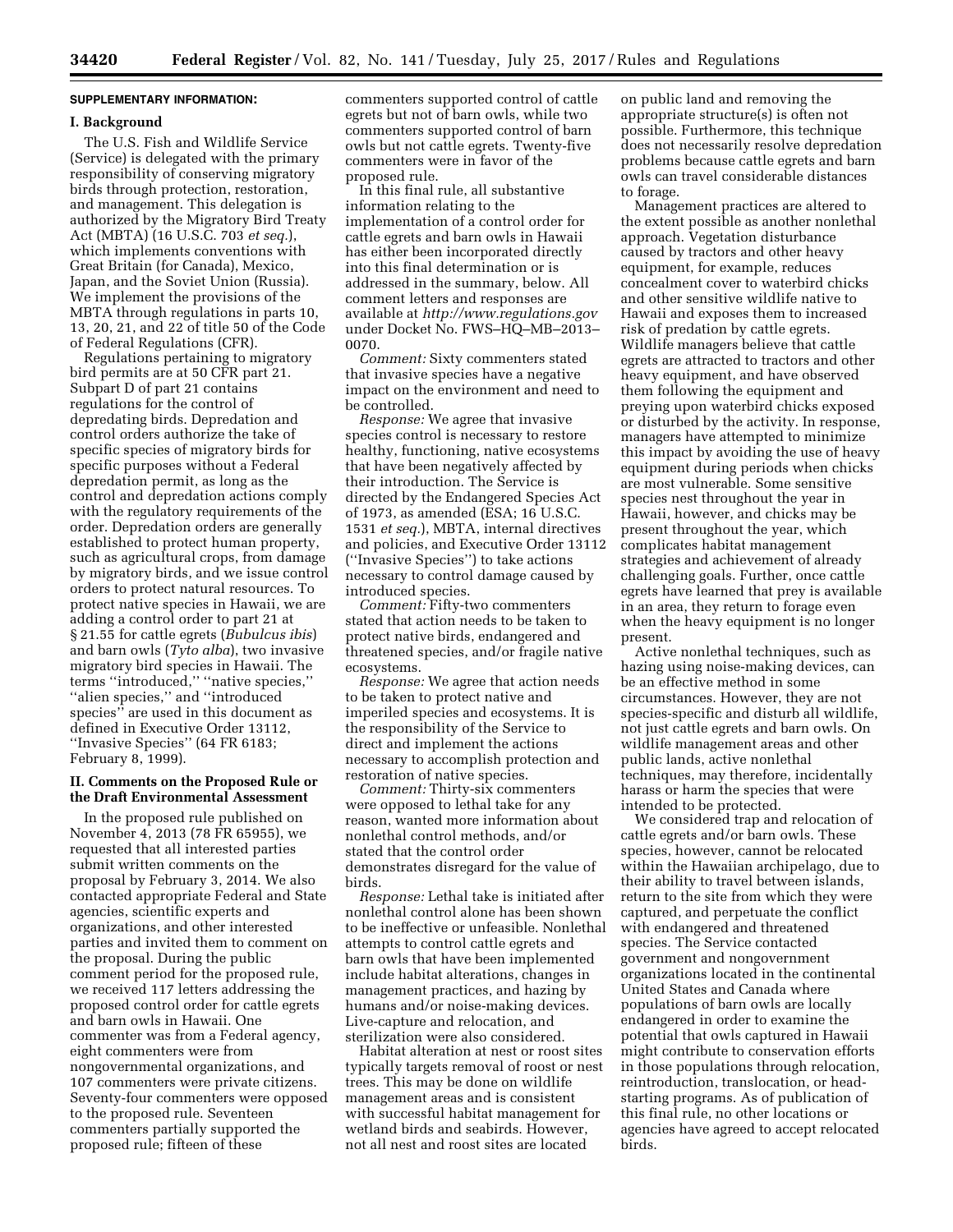Sterilization was also proposed as an alternative to lethal take. However, sterilizing cattle egrets and barn owls does not stop them, in the short term, from preying upon native wildlife.

Lethal take of problem individuals is highly feasible, has been effective in reducing predation of sensitive species, and has therefore proven to be a useful wildlife management strategy in many instances. The use of lethal take does not reflect any individual preference for certain species. The Service works toward conservation of all species protected by the MBTA and ESA, and only employs lethal take as a management strategy when it can be accomplished without causing detrimental population-level effects to any protected species. Lethal take could involve egg oiling, egg and nest destruction, the use of firearms, trapping, cervical dislocation, and other methods. All individuals and agencies participating in lethal take activities will be required to use humane methods of capture and euthanasia, and to adhere to the American Veterinary Medical Association Guidelines on euthanasia.

*Comment:* Thirty-five commenters were concerned about other impacts to endangered and threatened species and felt those should be prioritized.

*Response:* The Service seeks to implement actions to assist in the recovery of endangered and threatened species and the conservation of other protected wildlife. The Service works cooperatively with multiple entities on actions such as constructing predatorproof fencing, protecting and restoring wildlife habitat, researching disease, and engaging in predator control whenever possible. The Service can lethally take other predators, such as mongooses and cats, on Service lands and is supportive of predator management as allowed elsewhere in Hawaii. We agree that predator control without adequate habitat protection measures will not be effective in conserving and restoring endangered and threatened species. Likewise, habitat conservation alone without adequate predator control will not be effective in conserving and restoring populations of endangered and threatened species. Lethal take of cattle egrets and barn owls in Hawaii is just one part of the Service's efforts to meet its various obligations, including protection and restoration of endangered and threatened species populations and habitat, protection of native migratory bird species, and management of National Wildlife Refuges.

*Comment:* Thirty-three commenters stated that we should not call barn owls or cattle egrets ''invasive,'' and/or that we should not manage native and nonnative species differently, stating that invasive species now represent a natural balance in the environment.

*Response:* The terms used in this rule and the environmental assessment (EA) were selected to be consistent with the MBTA, Executive Order 13112, and Service regulations and policy. The following terms are defined in Executive Order 13112:

• ''Introduction'' means the intentional or unintentional escape, release, dissemination, or placement of a species into an ecosystem as a result of human activity.

• ''Native species'' means, with respect to a particular ecosystem, a species that, other than as a result of an introduction, historically occurred or currently occurs in that ecosystem.

• "Alien species" means, with respect to a particular ecosystem, any species, including its seeds, eggs, spores, or other biological material capable of propagating that species, that is not native to that ecosystem.

• ''Invasive species'' means an alien species whose introduction does or is likely to cause economic or environmental harm or harm to human health.

Cattle egrets and barn owls were intentionally introduced to Hawaii in the late 1950s, in attempts to control rodents in sugar cane fields and horn flies on cattle, and meet the criteria of alien as they thrive and propagate in Hawaii. Barn owls and cattle egrets meet the criteria of invasive, as they cause environmental harm. This is described in the EA: ''Predation by cattle egrets and barn owls is currently having a direct, detrimental impact on numerous threatened or endangered species in the Hawaiian Islands.''

The introduction of alien species can cause environmental or ecological harm if they become invasive. Invasive species have traits or combinations of traits that facilitate a competitive advantage in acquiring limited resources and enable them to quickly proliferate in their introduced environment. As invasive species flourish, they also tend to degrade, change, or displace native wildlife and habitats, resulting in a loss of biodiversity and ecosystem services.

The purpose of the ESA is to protect and recover imperiled species and the ecosystems upon which they depend. Imperiled Hawaiian species are directly preyed upon by invasive species and also depend on an ecosystem of native flora and fauna that is disrupted and displaced by invasive species. The changes to the native ecosystem that occur as a result of invasive species

introductions hinder or prevent the protection and recovery of endangered and threatened species. Removal of cattle egrets and barn owls is one step in restoring native Hawaiian ecosystems.

*Comment:* Thirty commenters expressed concern about growth of pest populations that could result from removal of barn owls and cattle egrets (such as rodents, insects, coqui, cane toad), and or spread of zoonotic disease from these pest species.

*Response:* We recognize that the barn owl and cattle egret have value to many people. While cattle egrets and barn owls were brought to the Hawaiian Islands with good intent, they do not serve the purpose for which they were released. As explained in the EA, populations of other invasive species such as rats, mice, and coqui in Hawaii have spread independently of, and in spite of, the presence of barn owls or cattle egrets. Conversely, endangered and threatened seabird and waterbird populations are being adversely affected by barn owls and cattle egrets. Cattle egrets and barn owls are opportunistic predators and preferentially choose the prey that is easiest to capture. Native birds, especially juvenile waterbirds and nesting seabirds are less mobile and easier to catch than rodents. Cattle egrets and barn owls that have learned to successfully prey upon avian species will generally continue to do so.

Cattle egrets and barn owls do not protect humans against diseases and parasites. According to the Hawaii Department of Health, rat lungworm disease is spread to humans through ingestion of slugs on unwashed produce. Practicing hygienic food preparation is the best defense against lungworm, regardless of location. Leptospirosis is spread in soil or fresh water contaminated by any infected mammal, including domestic livestock and pets. A 10-year study conducted in Hawaii from 1999–2008 documented an average leptospirosis case rate of 1.63 people per 100,000 per year. Information on preventing and recognizing both rat lungworm disease and leptospirosis is available through the Hawaii Department of Health and summarized in the following online brochures: *[http://health.hawaii.gov/san/](http://health.hawaii.gov/san/files/2013/06/ratlungworm-bulletin.pdf)  [files/2013/06/ratlungworm-bulletin.pdf](http://health.hawaii.gov/san/files/2013/06/ratlungworm-bulletin.pdf)*  and *[http://health.hawaii.gov/about/](http://health.hawaii.gov/about/files/2013/06/leptobrochure.pdf)  [files/2013/06/leptobrochure.pdf.](http://health.hawaii.gov/about/files/2013/06/leptobrochure.pdf)* 

*Comment:* Twenty-four commenters stated that they do not believe that barn owls or cattle egrets prey upon native birds, and/or are concerned that the proposed rule contains vague language (*e.g.* may cause mortality, is believed to be significant, could impact, etc.).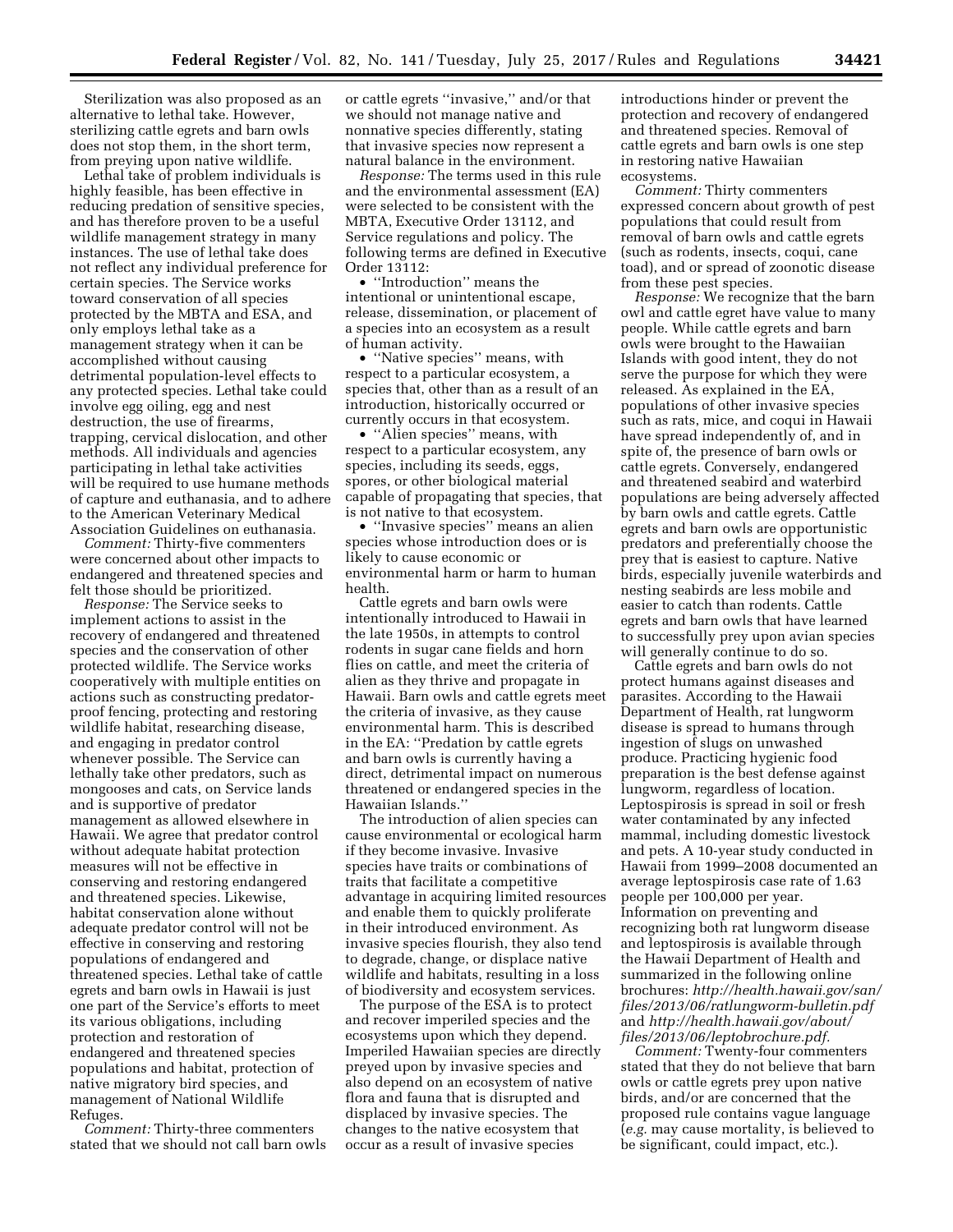*Response:* The assertion that these species do not prey upon birds is incorrect. As noted in the EA, cattle egrets and barn owls have become an increasing problem in efforts to protect and restore endangered and threatened species in Hawaii. Although cattle egrets and barn owls prey primarily on rodents and insects in their natural ranges, where they have been introduced to Hawaii they have adapted to the available prey base, which includes birds.

As presented in the EA, credible, trained, educated scientific professionals have documented repeated occurrences of predation and response, including through examination of remains and owl pellets, personal observations, and photographs obtained with remote cameras. Predation has been documented since the 1970s on all the main Hawaiian Islands as well as on islands in the Northwestern Hawaiian Islands. Cattle egrets and barn owls have been documented preying upon endangered and threatened waterbirds and seabirds, including Hawaiian stilt (*Himantopus mexicanus (=himantopus) knudseni*), Hawaiian coot (*Fulica americana alai*), Hawaiian common moorhen (*Gallinula chloropus sandvicensis*), Hawaiian duck (*Anas wyvilliana*), Hawaiian petrel (*Pterodroma sandwichensis*), and Newell's Townsend's shearwater (*Puffinus auricularis newelli*). Hawaiian honeycreeper (species unknown) bones have also been found in barn owl pellets. Cattle egrets and barn owls are opportunistic predators and preferentially choose the prey that is easiest to capture.

In addition to expert and agency information, we did use available peerreviewed literature, as noted in the Literature Cited section of the final EA. Regulations, such as control orders, are reevaluated as relevant research and information becomes available. In the event that new information becomes available, we will take that into consideration when we review this control order in the future. In all scientific work there is some chance that an unknown variable has been introduced. In the interest of being fully transparent in our work, we acknowledge that chance by not using absolute terminology in our writing. We recognize that communicating that uncertainty can be unsettling, but it is consistent with the scientific approach.

*Comment:* Twenty commenters misinterpreted our proposed rule to state that lethal take will be open to the public with no limitations, and/or would result in complete eradication of cattle egrets and barn owls.

*Response:* Enactment of this control order does not remove the cattle egret or the barn owl from the list of species protected by the MBTA. Neither does this ruling allow private citizens to capture, kill, or harm cattle egrets or barn owls. Barn owls and cattle egrets and their parts, nests, and eggs remain protected under Federal law, and may not be taken or possessed without a Federal permit. The provisions of the MBTA allow the Federal Government to issue permits or control orders in specific circumstances. The purpose of this control order is to comply with that requirement while easing the administrative burden on those agencies already charged with endangered and threatened species protection and invasive species control. Authorization to lethally take cattle egrets and barn owls without a permit will be restricted to agencies with authority and responsibility for managing wildlife and invasive species. Those authorized agencies are identified in the control order. The control order will not authorize lethal take of cattle egrets and barn owls by private citizens or by any group not specifically identified in the control order. Any individual not designated to act on behalf of one of the agencies specifically identified in the control order will not be allowed to take or possess cattle egrets or barn owls, their parts, nests, or eggs without a Federal permit. Doing so without the necessary authorization is a violation of the MBTA.

Lethal take of cattle egrets and barn owls will only be authorized in Hawaii where both species are considered invasive. Cattle egrets and barn owls have substantial populations where they naturally exist, and this rule does not authorize lethal take in those areas.

*Comment:* Fourteen commenters stated that lethal take should be limited to problem individuals, and/or stated that they do not believe the same situation exists or the same methods should be employed on different parts of the island chain.

*Response:* The evidence of predation is not solely from any one part of the Hawaiian archipelago. We have documentation of the effects of barn owls and cattle egrets on the main Hawaiian Islands and in the Northwestern Hawaiian Islands. As described in the EA, this evidence includes collected remains, collected owl pellets, personal observations, and photographs obtained with remote cameras.

The intent of this control order is to provide a tool to allow removal of individuals and populations which have learned to prey upon and specifically

target the State's endangered and threatened species. The individuals and/or populations that have learned to prey upon avian species will be the focus of lethal take efforts. This will occur primarily on public land, but may occur on private land with landowner approval. Barn owls and cattle egrets that are on private property and not foraging on native birds will not be the focus of lethal take efforts.

*Comment:* Thirteen commenters specifically agreed that cattle egrets and barn owls prey upon native birds and/ or had personal evidence of this.

*Response:* We agree.

*Comment:* Eleven commenters were concerned that the decision was made in haste or without adequate public outreach.

*Response:* This decision has been thoroughly considered by State and Federal wildlife management agencies in Hawaii, incorporating the best available science as well as the perspectives of the public. As previously stated, predation has been documented since the 1970s on all the main Hawaiian Islands as well as on islands in the Northwestern Hawaiian Islands chain. The problems created by cattle egrets and barn owls have been well documented and were analyzed in the EA. We published our proposal in the **Federal Register** and allowed 90 days for public comment. Public comments received during that period have been reviewed and incorporated, as appropriate, in our final EA and this final rule.

*Comment:* Eight commenters stated that the proposal circumvents the regulatory process or do not understand which regulations are applicable.

*Response:* Regulation and management of barn owls and cattle egrets in the United States is the responsibility of the Service. The Service operates under many directives. Many are from Congress, such as the National Environmental Policy Act (42 U.S.C. 4321 *et seq.*), MBTA, ESA, and the Wild Bird Conservation Act (16 U.S.C. 4901 *et seq.*). Others are from the Executive Branch of the U.S. Government, such as Executive Orders or Secretarial Orders. In this case, cattle egrets and barn owls are protected under the MBTA, but the MBTA also allows for take of protected species when responsible management dictates it is necessary, such as in the case of protecting endangered and threatened species from extinction. Killing birds protected under the MBTA is illegal, ''[u]nless and except as permitted by regulations made as hereinafter provided in this subchapter'' (16 U.S.C. 703(a)). Executive Order 13112 directs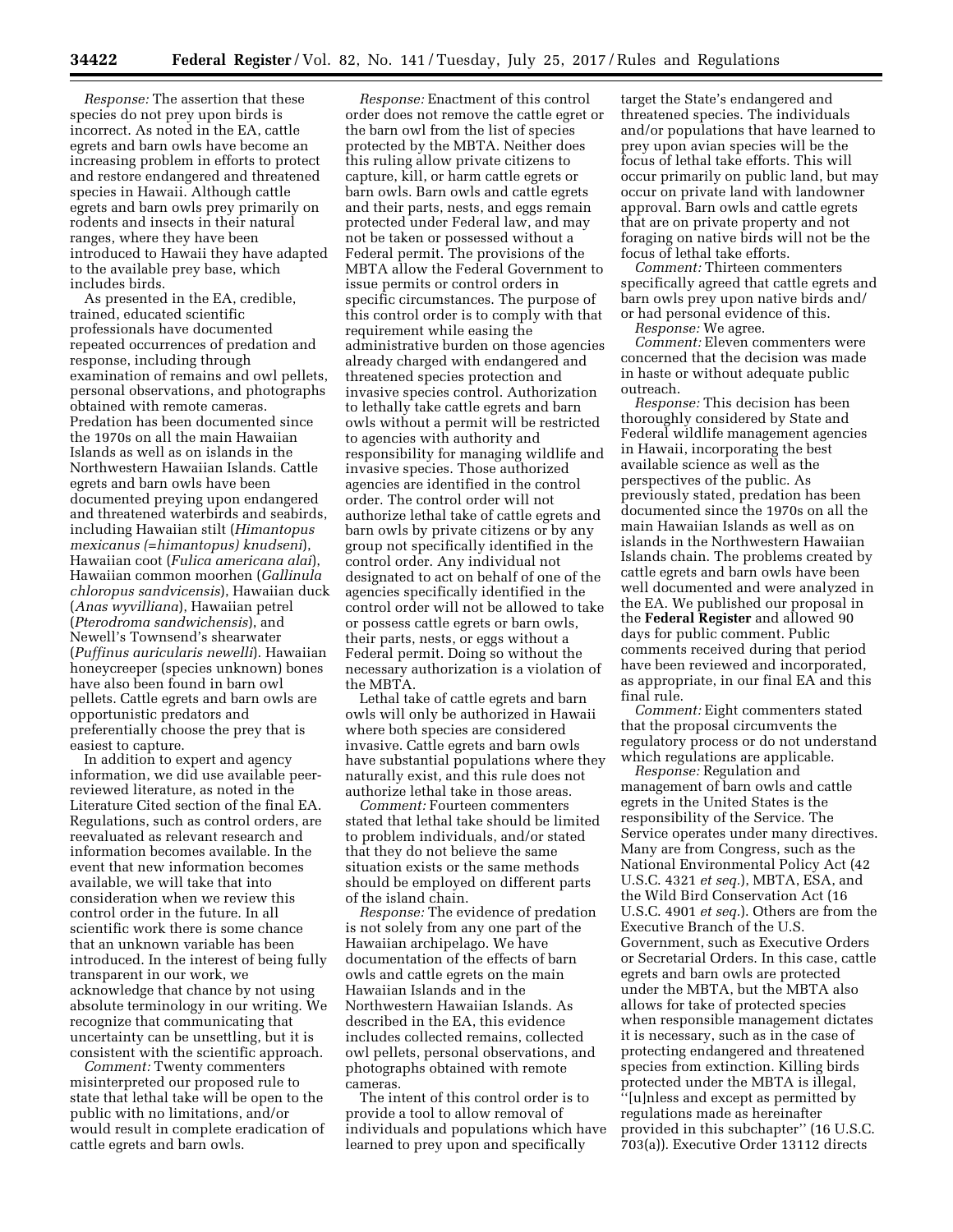Federal agencies to control populations of invasive species in a cost-effective and environmentally sound manner in order to minimize the effects of invasive species, including ecological effects. In most circumstances, a permit is necessary to legally take or possess a species protected by the MBTA. However, for MBTA species subject to control or depredation orders, an individual specifically authorized by the order may take or possess that species without a Federal permit, so long as the regulatory requirements and restrictions of the order are complied with.

When this rule becomes effective (see **DATES,** above), there will be 12 depredation and control orders authorized under the MBTA. Each order is assigned its own section in the Code of Federal Regulations (CFR), from 50 CFR 21.42 through 21.54, with this rule adding § 21.55. Sections 21.42 and 21.45 are currently ''reserved,'' meaning they do not contain a depredation order. Eight of the current orders are for a single species (§§ 21.47 through 21.54), one is for two species (§ 21.46), and two are for multiple species (§§ 21.43 and 21.44). Two of these orders apply only in a specific State, one is for two States, three are for a described region of the United States, and seven authorize take nationwide. Six of these control orders were created to protect multiple agriculture, aquaculture, or horticulture interests; two are for a specific crop or specific type of crop; four are for protection of human health; one is to protect personal property; two are for protection of fish, wildlife, native plants, and their habitats; and two allow take to alleviate any type of nuisance. As stated above, this rule adds a new control order at 50 CFR 21.55 authorizing lethal take of two nongame species in a specified geographic region for the protection of endangered and threatened wildlife resources. We did not claim that cattle egrets or barn owls caused harm to humans or agricultural interests, and that is not required for us to adopt this rule.

Birds federally protected by the MBTA, including barn owls and cattle egrets, are under Federal jurisdiction wherever they occur, even on private property. However, this rule does not grant access to private property. This control order requires landowner permission for employees or agents of the authorized agencies to enter private property for the purpose of capturing or killing cattle egrets or barn owls.

This control order is a Federal regulation under the provisions of the MBTA. No review by the State of Hawaii is required for the Federal

government to implement this regulation. However, the State of Hawaii supports this regulation and is a cooperating agency on the EA.

Department of the Interior regulations state, ''[t]he purpose of an environmental assessment is to allow the Responsible Official to determine whether to prepare an environmental impact statement or a finding of no significant impact" (43 CFR 46.300). Through the analysis in the EA we were able to make a finding of no significant impact (FONSI, online at *[http://](http://www.regulations.gov) [www.regulations.gov](http://www.regulations.gov)* under Docket No. FWS–HQ–MB–2013–0070). This action will have no significant environmental effects other than the desired effect of reduced populations of the two invasive species and reduced predation on endangered and threatened species. An environmental impact statement for this action is not required.

*Comment:* Five commenters were concerned about the cultural significance of owls and confused the invasive barn owl with the native Hawaiian short-eared owl (pueo; *Asio flammeus sandwichensis*).

*Response:* Hawaiian cultural practices have been considered in writing this rule. Many of the individuals who assisted in writing the control order and EA are practitioners of traditional Hawaiian culture as well as employed in environmental fields. It is possible that some people confuse the barn owl with the native pueo, or Hawaiian shorteared owl. The pueo has existed in Hawaii throughout human history and is honored in Hawaiian culture. The barn owl, however, has only occurred in Hawaii since the late 1950s, and is not traditionally associated with Hawaiian cultural practices.

We acknowledge that some people may find pleasure in seeing the two invasive species. However, native Hawaiian birds are an integral part of daily life and the cultural traditions of Hawaiians. The primary purpose of this control order is to protect seabirds and waterbirds native to Hawaii, and thereby keeps in step with Hawaiian cultural traditions. Historically, seabirds were used by Hawaiians to navigate back to land from fishing or trading voyages and to lead fishermen to schools of fish, as well as being a source of food and feathers. Waterbirds were also of great importance. In Hawaiian mythology, a moorhen brought fire to humans, which explains the red on its forehead, a symbol of the scorching from the fire. The Hawaiian coot and Hawaiian moorhen are sacred to Hina, a Hawaiian Earth-mother category of goddess who can take the form of these birds. The eggs of these birds were

traditionally used in ceremonies to consecrate chiefs and priests. The Hawaiian stilt is sacred to the Hawaiian god Ku, in his form as a fisherman. These birds are a culturally significant and endangered resource. They are being preyed upon by invasive cattle egrets and barn owls. Lethal take of the two invasive species is much needed in Hawaii for protection of the native bird species, including endangered and threatened species, not only for their own sake, but also to protect cultural practices.

*Comment:* Four commenters specifically noted the isolation of the Hawaiian Islands as an environment amenable to the control proposed.

*Response:* We agree that the remoteness and isolation of the Hawaiian Islands greatly decreases the likelihood that individual cattle egrets and barn owls from other populations will emigrate to the islands, supplementing current populations. However, the goal of this control order is population control rather than eradication, where needed, to enhance endangered species recovery. The potential emigration of a few individuals is less of a concern in such cases.

*Comment:* Three commenters were concerned about global barn owl or cattle egret populations.

*Response:* Distribution and abundance of global cattle egret and barn owl populations was thoroughly researched in preparing the control order and EA. As noted in the EA, both cattle egrets and barn owls have stable, cosmopolitan distributions with global populations between 5 and 8 million individuals. Cattle egrets and barn owls are both listed as ''Species of least concern'' by the International Union for the Conservation of Nature (IUCN). The number of cattle egrets and barn owls removed from the Hawaiian Islands as a result of this control order will not have a significant negative impact on global populations of either species.

As previously noted, we considered the option of live-trapping and relocating barn owls from Hawaii to areas in the continental United States and Canada where barn owls and cattle egrets are considered locally rare. As of publication of this final rule, no other locations or agencies have agreed to accept relocated birds.

*Comment:* Three commenters were concerned that the actions outlined in the proposed rule would negatively impact endangered and threatened species.

*Response:* We completed consultation as required under section 7 of the ESA to ensure that the proposed rule would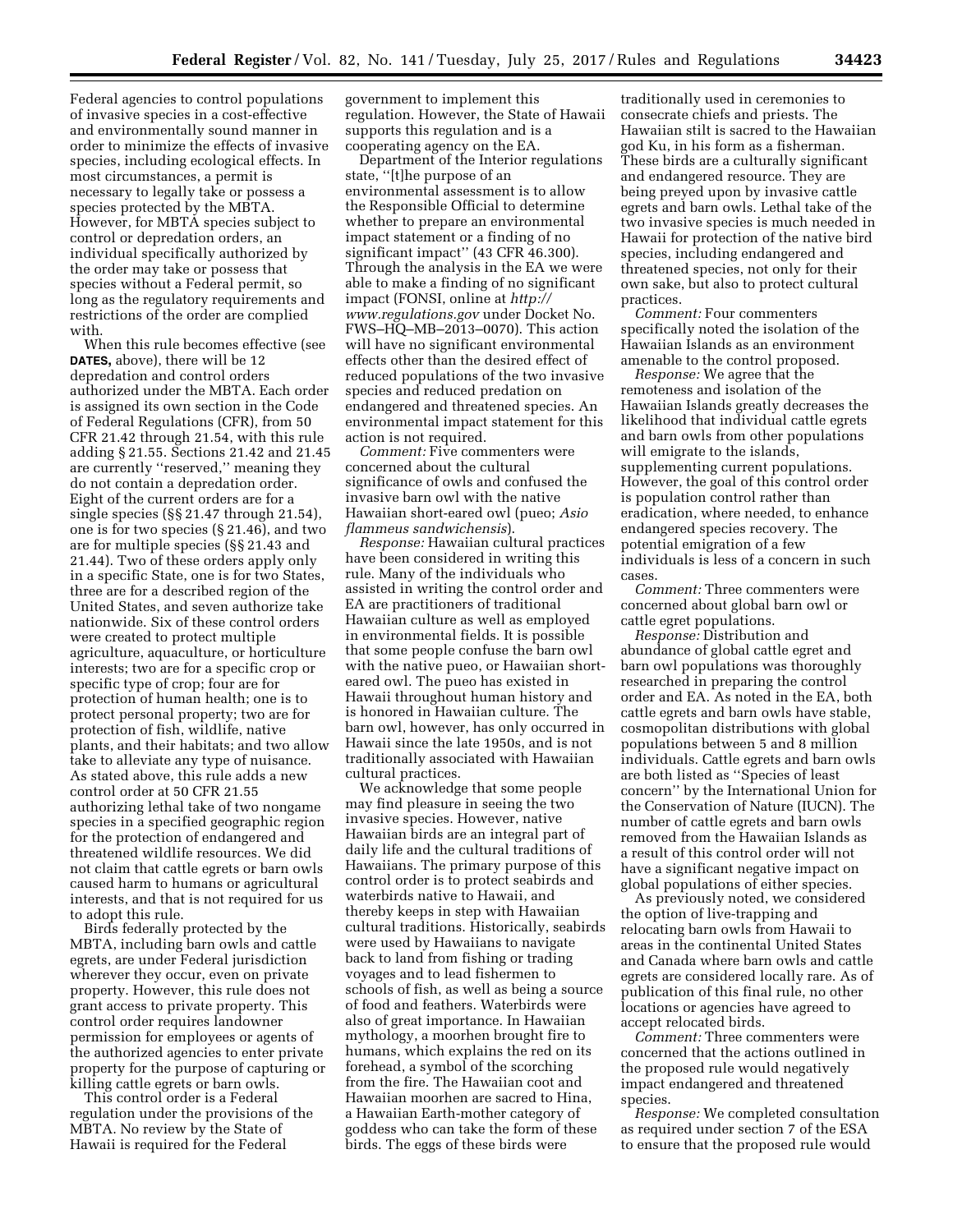not jeopardize the existence of endangered or threatened species in Hawaii. The analysis in the environmental assessment supporting the proposed rule concludes that the rule would have only beneficial effects on listed species in Hawaii; the expected beneficial effects to listed species are, in part, why this rulemaking has been undertaken. Our internal consultation determined that the proposed rule may affect, but is not likely to adversely affect, listed endangered, threatened, proposed to be listed, or candidate birds; the Hawaiian hoary bat (*Lasiurus cinereus semotus*); and invertebrates species, and their designated critical habitats in Hawaii. We also determined there would be no effects on ESA-listed plants. The National Marine Fisheries Service (NMFS) concurred with our determination that the proposed rule may affect, but is not likely to adversely affect, any endangered or threatened species under their jurisdiction, or adversely modify any designated critical habitat. We further outlined best management practices that will be required by participating agencies when implementing the control order to minimize any effects to ESA-listed species or their designated critical habitats.

*Comment:* Three commenters specifically noted approval of lethal control as a valid management technique.

*Response:* We agree.

#### **III. Changes From Proposed Rule**

We made several changes from what we proposed to what we are making final in this rule. Specifically, we changed the name of the control order to more accurately and intentionally identify the kind of impact some introduced, nonnative species of birds have in Hawaii. The new title also references Executive Order 13112, ''Invasive Species,'' an underpinning of this rulemaking. We reordered the list of authorized agencies at § 21.55(b) so that they appear in alphabetical order. Under § 21.55(c), *Means of take,* we made changes to the description to more clearly distinguish between the take of birds versus active nests, and we added authorization to use concealment (such as blinds) in the course of taking birds under this control order; concealment is a prohibited practice under depredation permits (50 CFR 21.41(c)(3)), so specifically authorizing the use of blinds or other means of concealment expands the range of tools available to take cattle egrets and barn owls, and is one of several ways that this control order will improve the control of these

invasive species compared to their control under depredation permits. We also changed ''eggs'' to ''nest contents'' in the title of, and description under, § 21.55(g); nests may include hatched young, not just eggs, and so this change accurately describes what we originally intended in the proposed rule. Finally, we lengthened the time allowed for reporting the take of nontarget birds under § 21.55(i) from ''immediately'' in the proposed rule to ''within 72 hours'' in this final rule, because if we had retained ''immediately,'' compliance would have been difficult to achieve for activities taking place in remote locations.

#### **IV. This Rule**

Cattle egrets and barn owls are invasive in Hawaii and threaten native wildlife with extinction. Nonlethal methods have been unsuccessful in reducing the impacts caused by cattle egrets and barn owls. We, therefore, are making final a regulation that allows take by agencies that have functional and/or jurisdictional responsibility for controlling invasive species and protecting native species in the Hawaiian Islands. The control methods we authorize are similar to measures allowed in other control orders and encompass a suite of techniques that give wildlife managers flexibility in achieving control of invasive species while avoiding or minimizing significant impacts to native species.

#### **V. Required Determinations**

*Regulatory Planning and Review (Executive Orders 12866 and 13563)* 

Executive Order 12866 (E.O. 12866) provides that the Office of Information and Regulatory Affairs (OIRA) in the Office of Management and Budget will review all significant rules. OIRA has determined that this rule is not significant.

Executive Order 13563 (E.O. 13563) reaffirmed the principles of E.O. 12866, and called for improvements in the nation's regulatory system to promote predictability, to reduce uncertainty, and to use the best, most innovative, and least burdensome tools for achieving regulatory ends. The executive order directs agencies to consider regulatory approaches that reduce burdens and maintain flexibility and freedom of choice for the public where these approaches are relevant, feasible, and consistent with regulatory objectives. E.O. 13563 further emphasizes that regulations must be based on the best available science and that the rulemaking process must allow for public participation and an open

exchange of ideas. We have developed this rule in a manner consistent with these requirements.

## *Executive Order 13771*

This action is considered to be an E.O. 13771 deregulatory action (82 FR 9339, February 3, 2017). Consistent with E.O. 13771, at a minimum, we estimate the annual cost savings for this final rule to be \$6,726.72. This estimate includes the current time spent by entities in applying for depredation permits and meeting reporting requirements and by the Service in issuing the permits. We multiplied the per-applicant cost of \$517.44 per permit times 13, which is the average number of depredation permits that we issue per year to address the cattle egret and barn owl issues in Hawaii.

### *Executive Order 13112—Invasive Species*

This rule supports and enacts mandates of invasive species control detailed in Executive Order 13112 of February 3, 1999 (64 FR 6183; February 8, 1999). Section 2 directs Federal agencies whose actions may affect the status of invasive species to take certain actions. These agencies, to the extent practicable and permitted by law and subject to the availability of appropriations and within Administration budgetary limits, should use relevant programs and authorities to:

(i) Prevent the introduction of invasive species;

(ii) detect and respond rapidly to and control populations of such species in a cost-effective and environmentally sound manner;

(iii) monitor invasive species populations accurately and reliably; and

(iv) provide for restoration of native species and habitat conditions in ecosystems that have been invaded.

## *Regulatory Flexibility Act (5 U.S.C. 601 et seq.)*

Under the Regulatory Flexibility Act (5 U.S.C. 601 *et seq.,* as amended by the Small Business Regulatory Enforcement Fairness Act (SBREFA) of 1996 (Pub. L. 104–121)), whenever an agency is required to publish a notice of rulemaking for any proposed or final rule, it must prepare and make available for public comment a regulatory flexibility analysis that describes the effect of the rule on small businesses, small organizations, and small government jurisdictions. However, no regulatory flexibility analysis is required if the head of an agency certifies the rule will not have a significant economic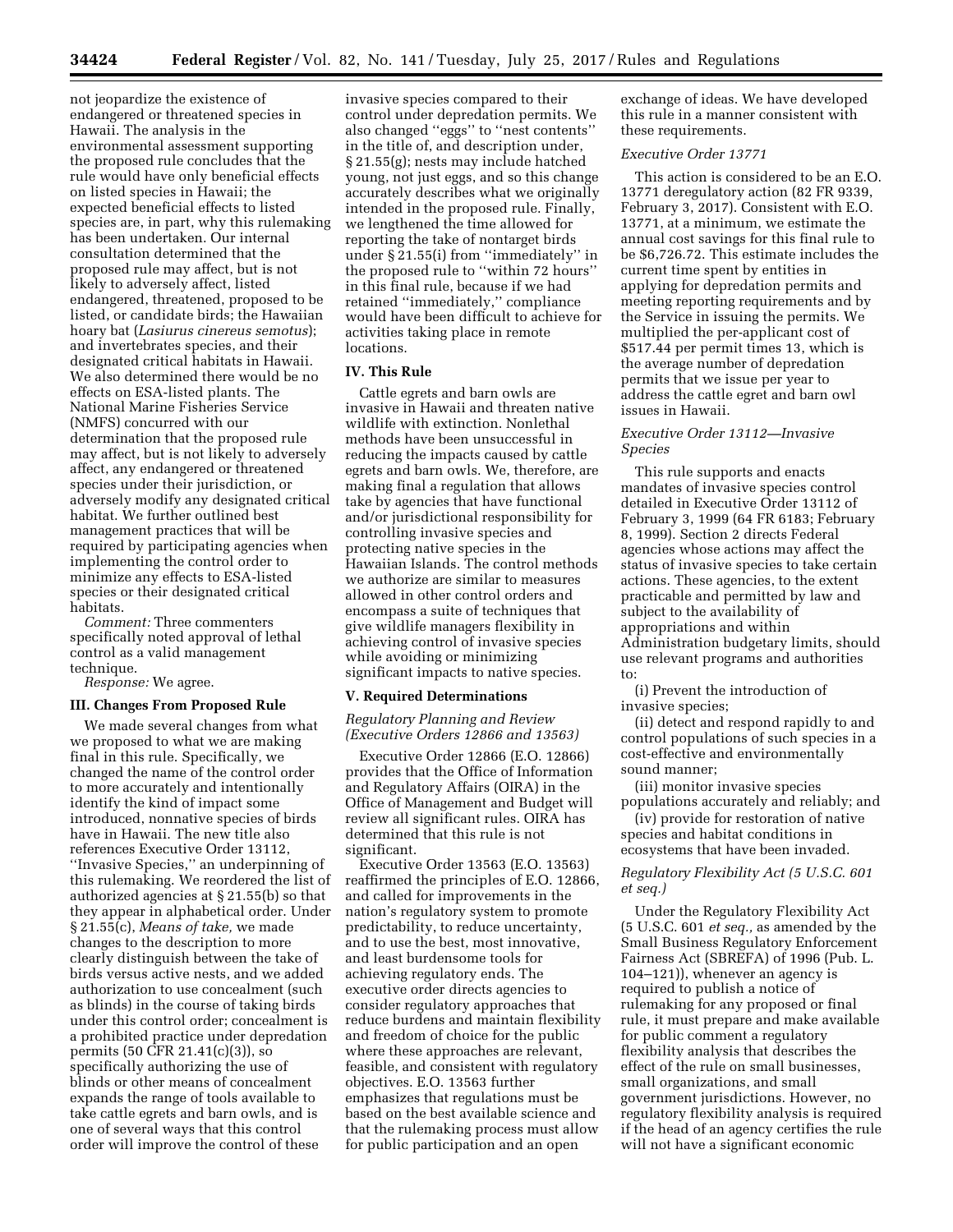impact on a substantial number of small entities.

SBREFA amended the Regulatory Flexibility Act to require Federal agencies to provide the statement of the factual basis for certifying that a rule will not have a significant economic impact on a substantial number of small entities. We have identified no small entities that this regulation could impact. Therefore, this regulation change will not have a significant economic impact on a substantial number of small entities, so a regulatory flexibility analysis is not required.

This is not a major rule under the SBREFA (5 U.S.C. 804(2)). It will not have a significant impact on a substantial number of small entities:

• This rule will not have an annual effect on the economy of \$100 million or more;

• This rule will not cause a major increase in costs or prices for consumers, individual industries, Federal, State, Tribal, or local government agencies, or geographic regions; and

• This rule will not have significant adverse effects on competition, employment, investment, productivity, innovation, or the ability of U.S.-based enterprises to compete with foreignbased enterprises.

## *Unfunded Mandates Reform Act (2 U.S.C. 1501 et seq.)*

In accordance with the Unfunded Mandates Reform Act (2 U.S.C. 1501 *et seq.*), we have determined the following:

• This rule will not affect small governments. A small government agency plan is not required. Allowing control of invasive migratory bird species will not affect small government activities; and

• This rule will not produce a Federal mandate. It is an authorization to take voluntary action, not a requirement to act. It is not a significant regulatory action.

#### *Takings*

This rule does not contain a provision for taking of private property. In accordance with Executive Order 12630, a takings implication assessment is not required.

## *Federalism*

This rule does not have sufficient Federalism effects to warrant preparation of a federalism summary impact statement under Executive Order 13132. It will not interfere with the State's ability to manage itself or its funds. No significant economic impacts are expected to result from the regulations change.

## *Civil Justice Reform*

In accordance with Executive Order 12988, the Office of the Solicitor has determined that this rule does not unduly burden the judicial system and meets the requirements of sections 3(a) and 3(b)(2) of the Order.

## *Paperwork Reduction Act of 1995*

This rule does not contain any new collections of information that requires approval by the Office of Management and Budget (OMB) under the Paperwork Reduction Act (44 U.S.C. 3501 *et seq.*) and a submission to the OMB under the PRA is not required. An agency may not conduct or sponsor, and a person is not required to respond to, a collection of information unless it displays a currently valid OMB control number.

### *National Environmental Policy Act*

We have analyzed this rule in accordance with the National Environmental Policy Act (NEPA; 42 U.S.C. 4321 *et seq.*) and U.S. Department of the Interior regulations at 43 CFR part 46. We have completed an environmental assessment of the rule change and a findings document, a finding of no significan impact (FONSI), which are available at *[http://](http://www.regulations.gov) [www.regulations.gov](http://www.regulations.gov)* under Docket No. FWS–HQ–MB–2013–0070. We conclude that our preferred alternative will have the following impacts:

*Socioeconomic.* The regulation change will have no discernible socioeconomic impacts.

*Migratory bird populations.* The regulation change will not negatively affect native migratory bird populations. Cattle egret and barn owl, the subjects of control, are alien and invasive to Hawaii.

*Endangered and threatened species.*  The regulation change will have an overall benefit to endangered or threatened species or habitats important to them by reducing predation and competition by the cattle egret and the barn owl.

We concluded in a finding of no significant impact that the action is not likely to adversely affect any endangered or threatened species.

## *Government-to-Government Relationship With Tribes*

In accordance with the President's memorandum of April 29, 1994, ''Government-to-Government Relations with Native American Tribal Governments'' (59 FR 22951), Executive Order 13175, and 512 DM 2, we determined that there are no potential effects on federally recognized Indian Tribes from the regulation change. The regulation change will not interfere with Tribes' abilities to manage themselves or their funds, or to regulate migratory bird activities on tribal lands.

## *Energy Supply, Distribution, or Use (Executive Order 13211)*

This rule will not affect energy supplies, distribution, or use. This action will not be a significant energy action, and no Statement of Energy Effects is required.

### *Compliance With Endangered Species Act Requirements*

Section 7 of the Endangered Species Act (ESA) of 1973, as amended (16 U.S.C. 1531 *et seq.*), requires that ''The Secretary [of the Interior] shall review other programs administered by him and utilize such programs in furtherance of the purposes of this chapter'' (16 U.S.C. 1536(a)(1)). It further states that the Secretary must ''insure that any action authorized, funded, or carried out . . . is not likely to jeopardize the continued existence of any endangered species or threatened species or result in the destruction or adverse modification of [critical] habitat'' (16 U.S.C. 1536(a)(2)). We completed informal consultation on this action; internally we concluded that this action would have ''no effect'' on ESAlisted plants, and ''may affect but is unlikely to adversely affect'' ESA-listed birds, the Hawaiian hoary bat, invertebrates, their designated critical habitats, and those proposed for listing. NMFS concurred with our determination that actions under this regulation are ''not likely to adversely affect'' ESA-listed marine species. The regulation change will result in an overall benefit to listed species or habitats important to them by reducing predation and competition by the cattle egret and the barn owl.

### **List of Subjects in 50 CFR Part 21**

Exports, Hunting, Imports, Reporting and recordkeeping requirements, Transportation, Wildlife.

## **Regulation Promulgation**

For the reasons described in the preamble, we amend subchapter B of chapter I, title 50 of the Code of Federal Regulations, as set forth below:

## **PART 21—MIGRATORY BIRD PERMITS**

■ 1. The authority for part 21 continues to read as follows:

**Authority:** 16 U.S.C. 703–712.

■ 2. Add § 21.55 to read as follows: